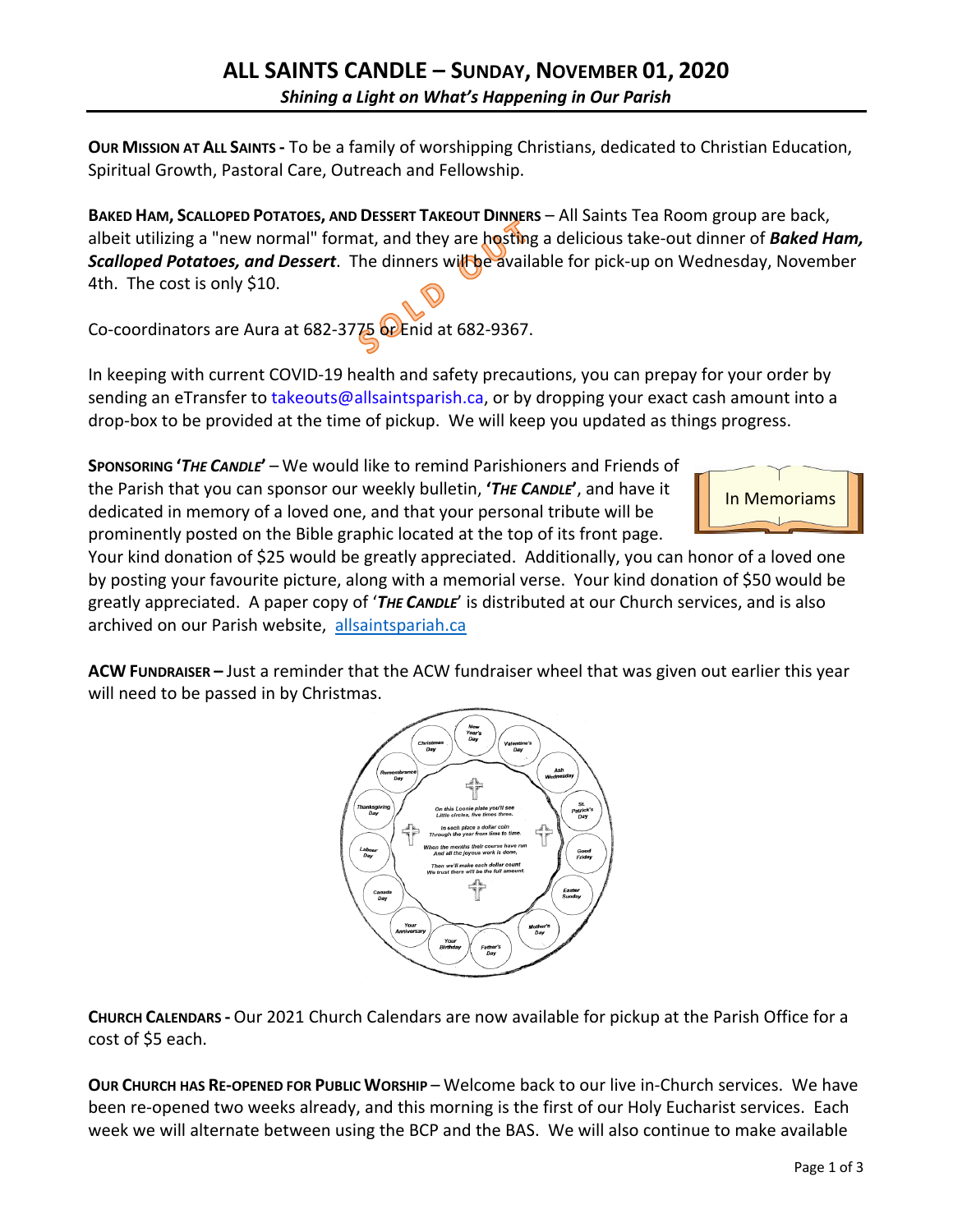pre-recorded 08:30am Morning Prayer services via our website at allsaintsparish.ca

**YOUTH MINISTRY -** Our Youth Ministry programs will resume as soon as COVID-19 regulations permit.

**YOUTH CHRISTIAN EDUCATION** - Children's ministry is very important to us here at All Saints. We are in the process of restarting our children's ministry programs. Keep an eye on our website and Facebook page for additional information. If you are interested in taking part in upcoming children's programs or for further information, please contact Joanne at joannesimfukwe@gmail.com

**AGM –** Our Annual General Meeting has been postponed until further notice

# **MEMORIAM - GENERAL FUND**

- In loving memory of **Eric Rideout** remembering his passing October 21, 1990 by Doug and Family
- In loving memory of Father**, Warwick Tilley** from Kathleen and Jim Baird

# **MEMORIAM - CEMETERY FUND**

- In loving memory of **Warwick Tilley** remembering his death November 2, 1972 by Jim, Elizabeth Tilley and Family
- In loving memory of **Phyllis Bussey** remembering her death November 4, 2006 by Loretta and Ken Scott and Family

**THE CHURCH OF ENGLAND ORPHANAGE IN NEWFOUNDLAND 1855-1969 -** Bishop Geoff's latest book, was launched at the CLB Armoury on Friday, September 25, 2020. This is a must read for anyone associated with the orphanage, as a resident, as staff and clergy or anyone interested in the history of the Anglican Church in Newfoundland and Labrador. The book sells for \$18.95 from the Diocesan Resource Centre, and may also be purchased by mail within Canada for \$25.00 (shipping and handling included). For more information please contact the Diocesan Resource Centre at 709-576-6051 or email: rescentr@anglicanenl.net or write: Diocesan Resource Centre, 19 King's Bridge Road, St. John's, NL, A1C 3K4



ANGLICANLIFE **Are you receiving Anglican Life paper? No!** Get on the mailing and have Anglican Journal and Anglican Life delivered right to your

mailbox! Just send us an email with your name, address and parish name. Email: anglicanlifenl@gmail.com Or call: Rev. Fred Marshall @ 709-727-4346 *We miss you!*